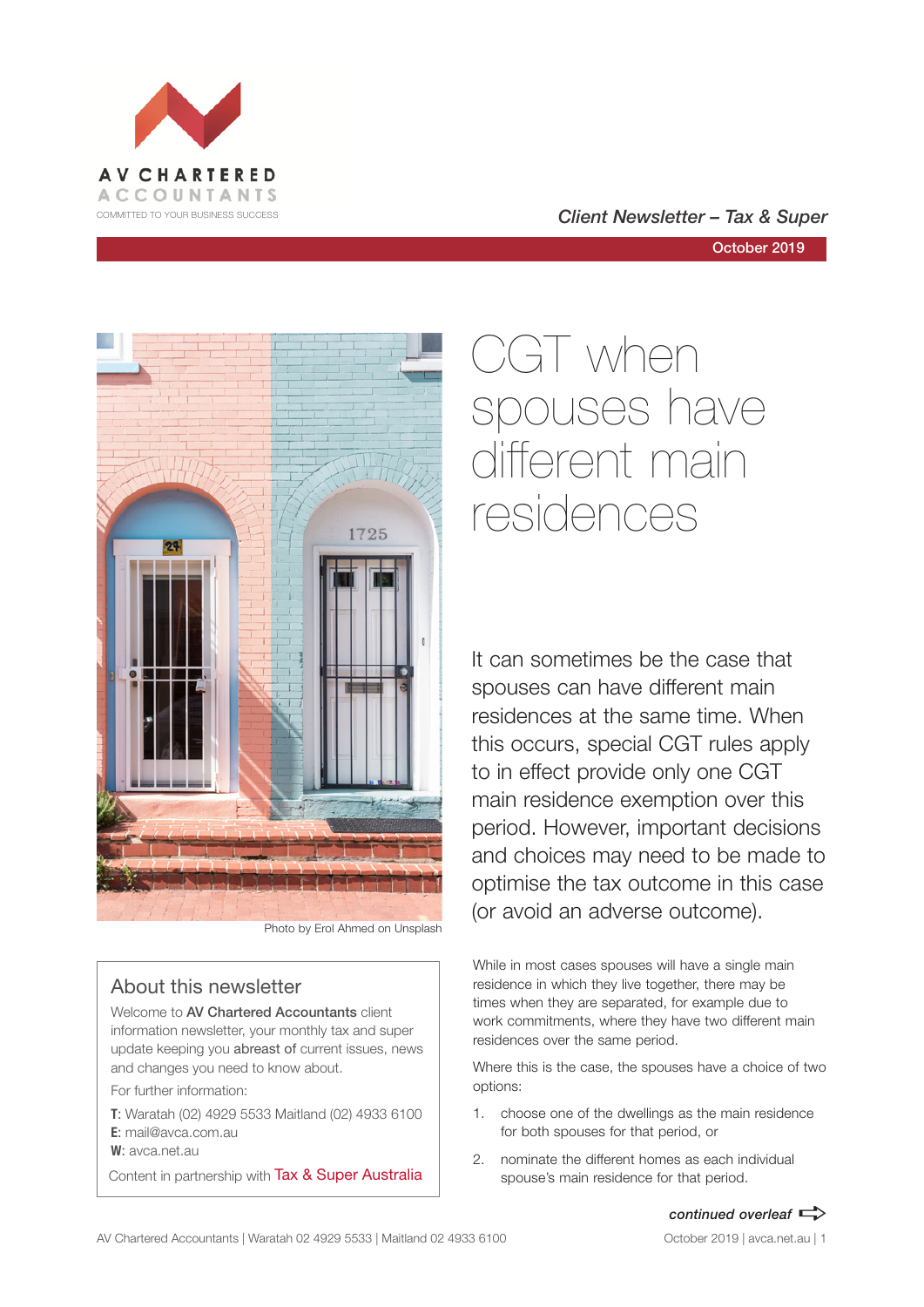### CGT when spouses have different main residences *cont*

#### HOW OPTION 2 WORKS

Where option 2 is chosen, the application of the main residence exemption is determined as follows:

- where a spouse's interest in the nominated dwelling is 50% or less, the nominating spouse will be entitled to an exemption on that interest for the whole period where the spouses have different homes
- where the relevant interest is greater than 50%. the nominating spouse will only be entitled to an exemption in respect of that interest for half the period where the spouses have different homes.

Put simply, the spouse will either get half an exemption for the full period or a full exemption for half the period.

The same rules apply to their spouse. Namely, if they own 50% or less of the home they have nominated, they qualify for an exemption for their share. However where their spouse owns more than 50% of the home, their share is exempt but for only half the period where the spouses have different homes.

As a result, the upshot will be that the partial exemption CGT rules will apply to reflect the period that each spouse's interest in the respective homes did, or did not, qualify as their "CGT main residence" over their period of ownership of their interest in the homes.

See "How the rules can play out" below.

### OTHER THINGS TO NOTE

Other things to note about the application of the rule for spouses with different main residences at the same time include the following:

- a spouse need not have an interest in a dwelling nominated by both spouses as their main residence
- where spouses own a pre-CGT main residence, there is nothing to prevent them from nominating a post-CGT main residence as their main residence to preserve the exemption on both main residences
- a nomination can be made in respect of a residence which is treated as a main residence by way of the "absence concession" being applied to it, and
- the choice made by the spouses is evidenced by the way the spouses complete their relevant tax returns (ie a nomination does not need to be lodged with the ATO).

Finally, and crucially for these purposes, a "spouse" includes another person of any sex who an individual was either married to or where they lived with on a "genuine domestic basis" in a relationship as a couple, even if they are not legally married — so the rule applies to de-facto relationships also.

However this raises the often difficult issue of determining if, in fact, a "de-facto relationship" exists between the parties — and furthermore when such a relationship began (or ended) for the purposes of the application of this rule.  $\blacksquare$ 



### **HOW THE RULES CAN PLAY OUT**

Karl and Kerry jointly own a house in Brisbane that they purchased in 2005. They lived in the house together as their main residence up until November 2016. At this time, they purchase a \$700,000 townhouse in Melbourne where Karl was transferred to for three years by his employer in order to set up a new branch of the business. Karl has an 80% ownership interest in the townhouse and Kerry a 20% interest.

At the end of the three-year period in November 2019, Karl moves back to Brisbane and the Melbourne townhouse is sold for \$740,000.

For the three-year period when they lived apart, Karl nominates the townhouse as his main residence while Kerry nominates the home in Brisbane.

According to the tax rules, because he owned more than 50% of the townhouse, Karl will treat his interest in the townhouse as his main residence for half the period that they lived apart (one and a half years of the three-year period).

For Kerry, because her interest in the Brisbane property was 50% or less, she will treat her interest in the Brisbane property as her main residence for the three-year period that they lived apart.

The result will be that the partial exemption rules will apply to reflect the period that Karl's and Kerry's interest in the homes did not qualify as their "CGT main residence" over their period of ownership of these interests.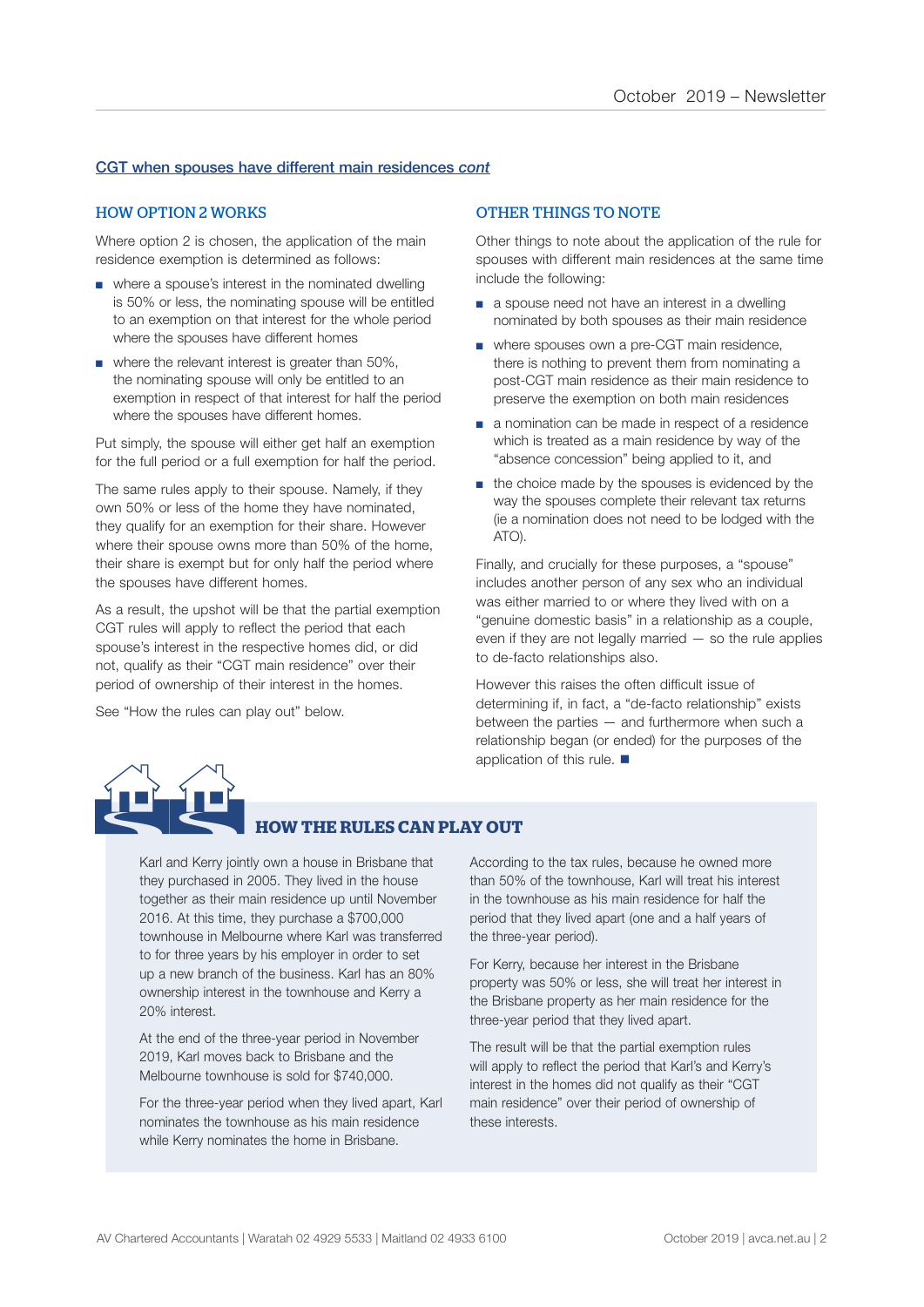

# The SMSF sector is growing by \$23,200 every minute

The latest statistical report from APRA has been released (here's a link to download it https://bit.ly/2ooF3EJ), which of course mainly focuses on the APRA-regulated superannuation funds in the retail and industry sectors.

But the APRA statistics also make passing mention of ATO-regulated funds, the SMSF sector, which from June 2018 to June 2019 grew in total assets from \$735.4 billion to \$747.6 billion — an increase of \$12.2 billion. For a bit of fun, you can think of that equalling roughly \$33.4 million each day, \$1.4 million each hour, or \$23,200 every minute.

The number of SMSFs over that period grew from 581,853 to 599,678 — a jump of 17,825 funds (an establishment rate of just shy of 50 new funds every day).

The overall total of superannuation assets to the end of June 2019 was \$2.87 trillion, an increase of 6.1% over the year.

Of APRA-regulated funds, the statistics show that industry funds grew in assets by 13.8% over the year to June 2019, with the retail sector recording an increase of 0.51%. That trend was shown by the prudential regulator to be particularly emphasised over the last three months of the income year, with the industry fund share of assets increasing 6% compared to a retail funds growth of 0.36%.

Photo by Samuel Zeller on Unsplash

A year ago, APRA's statistics had industry and retail funds much closer in terms of their control over the proportion of total retirement saving assets, with industry funds holding 23.4% and retail 23%. The 2018- 19 results show those figures now standing at 25% and 21.8%.

Investments of APRA-regulated funds over the year showed 50.9% invested in shares (24.4% in international listed equities, 22.4% Australian equities, and 4% in unlisted). Fixed income accounted for 21.6% of investment, with cash at  $9.8\%$ .

This information has been prepared without taking into account your objectives, financial situation or needs. Because of this, you should, before acting on this information, consider its appropriateness, having regard to your objectives, financial situation or needs.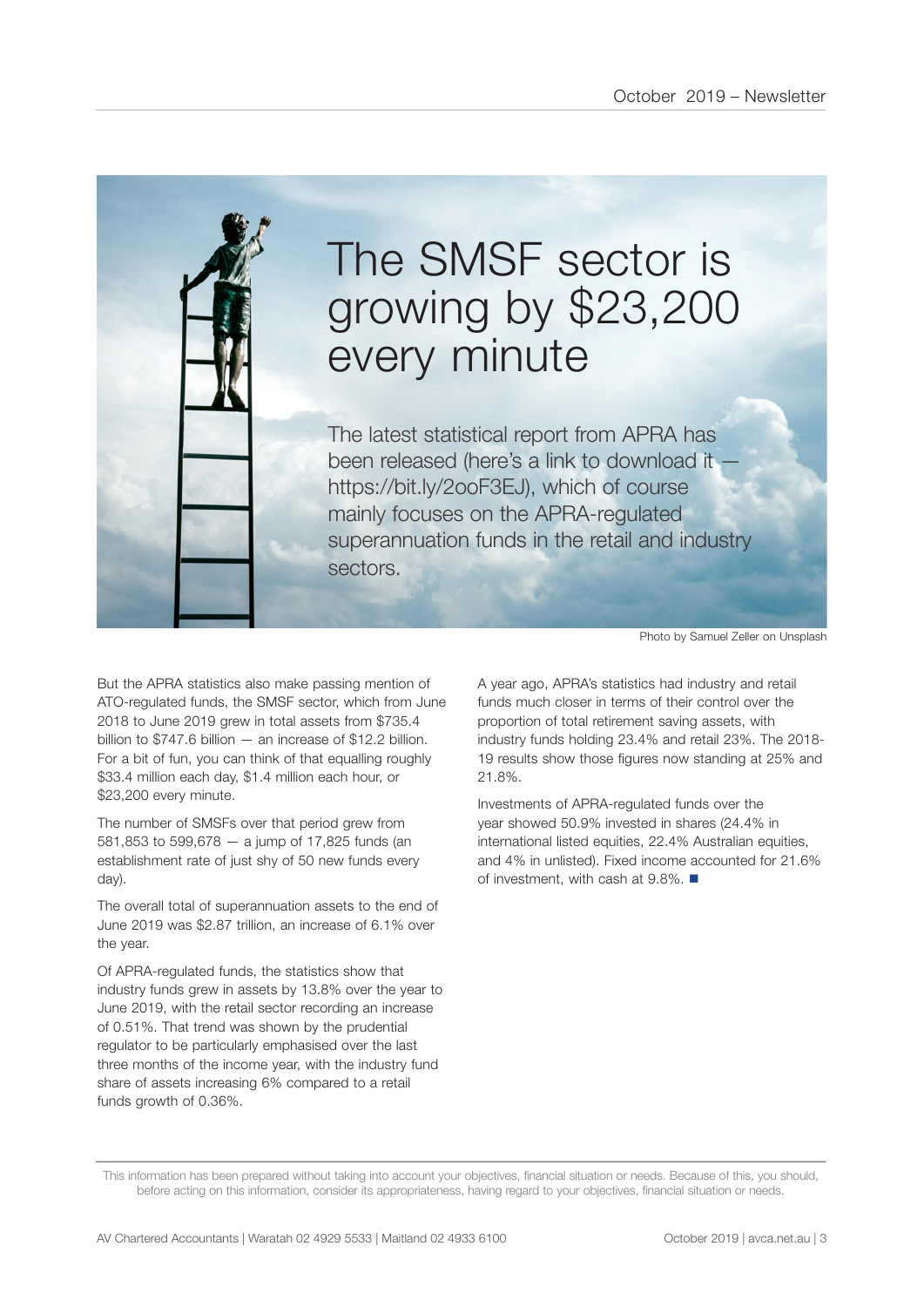

Photo by Heather Gill on Unsplash

### Fictions (and facts) about work expense deductions

here can be varied sources for some of the myths about tax deductions —pub-talk, BBQ-banter, hairdresser-homilies, what-your-taxi-driver-just-heard and many others. We sort out fact from fiction.

This year's tax time saw media reports about various outlandish tax claims — for example the ATO being faced with claims for dental expenses, gambling losses, Lego sets, sunscreen (and an umbrella) for cigarette breaks, and even the cost of a wedding reception (all rejected, by the way).

How certain myths are started about what can or can't be claimed on tax is anyone's guess, but it is these snippets of misinformation about allowable tax deductions that can lead unaware taxpayers to make incorrect claims — and get the taxman's attention. Here are some of the most common.

**Fiction:** Everyone can automatically claim \$150 for  $\sqrt{\ }$  clothing and laundry, 5,000km under the cents per kilometre method for car expenses, or \$300 for workrelated expenses, even if they didn't spend the money.

**Fact:** There is no such thing as an "automatic" or<br>  $\bigotimes$  "standard deduction". Substantiation exceptions<br>
provide relief from the need to keep receipts in certain "standard deduction". Substantiation exceptions provide relief from the need to keep receipts in certain circumstances. While you don't need receipts for claims under \$300 for work-related expenses, \$150 for

laundry expenses (note: this is for laundry expenses only and does not include clothing expenses) or if you are claiming 5,000km or less for car expenses under the cents per kilometre method, you still must have spent the money, it must be related to earning your income, and you must be able to explain how you calculated your claim.

**Contain:** I don't need a receipt, I can just use my bank or credit card statement.

**Fact:** To claim a tax deduction you need to be<br>able to show that you spent the money, what you spent it on who the supplier was and when you paid able to show that you spent the money, what you spent it on, who the supplier was, and when you paid. Bank or credit card statements alone don't have this information. The only time you don't need these details is if substantiation exceptions apply.

**名 Fiction:** I can claim makeup that contains sunscreen if I work outside.

**Fact:** We all like to look good, but cosmetics are<br> **ED** usually a private expense and the addition of sun<br>
protection does not make it deductible. It may however usually a private expense and the addition of sun protection does not make it deductible. It may however be deductible if the primary purpose of the product is protection from sun damage (that is, it has a high SPF rating), and that the cosmetic component is incidental, and you need to work outdoors in the sun.

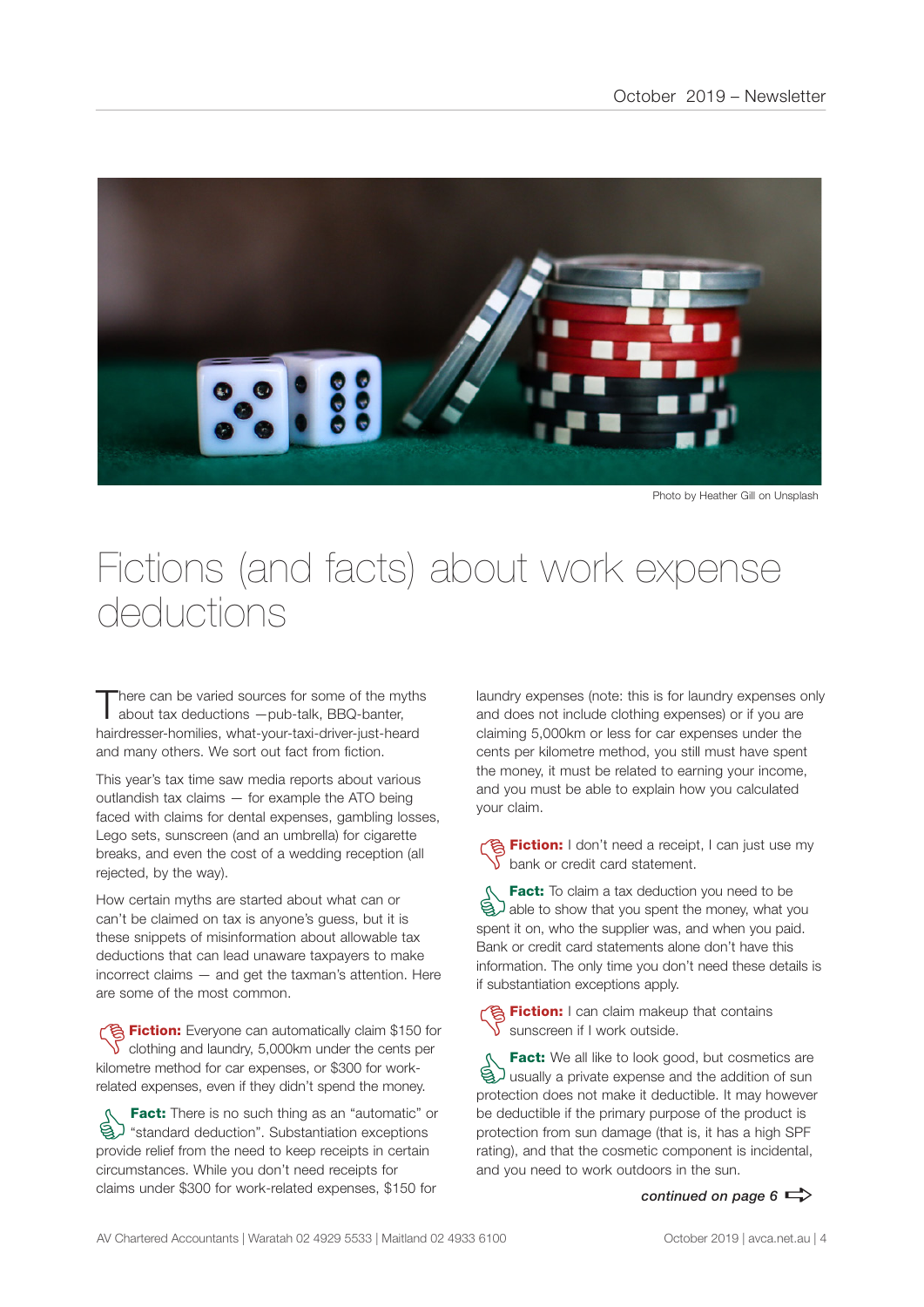

# An FBT reporting exclusion for personal security concerns

The ATO has plans in place that it can put into operation to relieve certain employers from reporting all the fringe benefits they provide to staff. The measure however is only triggered where it can be shown that employees' personal safety is at risk or under threat.

Note that the term "security concerns" in relation to the personal security of an employee also takes in associates of that employee (for example, a relative). Such concerns may arise from (but are not restricted to) threats of death, assault, kidnapping or serious bodily harm.

Providing benefits in the form of personal security measures to protect an employee and their family at their home is considered to be a taxable fringe benefit. Relevant measures can include, but may not be limited to:

Photo by Liam Tucker on Unsplash

- residential burglar alarms
- personal protective equipment
- protective modifications to a car
- drive-by security patrols
- body guards.

It is generally the case that if the total taxable value of certain fringe benefits provided to an individual employee in an FBT year (1 April to 31 March) exceeds \$2,000, an employer must record the grossed-up taxable value of those benefits in their employee's income statement (payment summary) for the relevant income year.

However, subject to certain conditions, a fringe benefit provided to address security concerns relating to the personal safety of an employee (or associate) may be an excluded fringe benefit. This means the employer:

- *is not required* by the ATO to report these fringe benefits on income statements, but
- *is required* to pay FBT on the taxable value of the benefits provided.

For the reporting exclusion to apply, the ATO requires that:

■ the benefit must address a security concern that relates to the personal safety of an employee (but not their property)

*continued overleaf*  $\Rightarrow$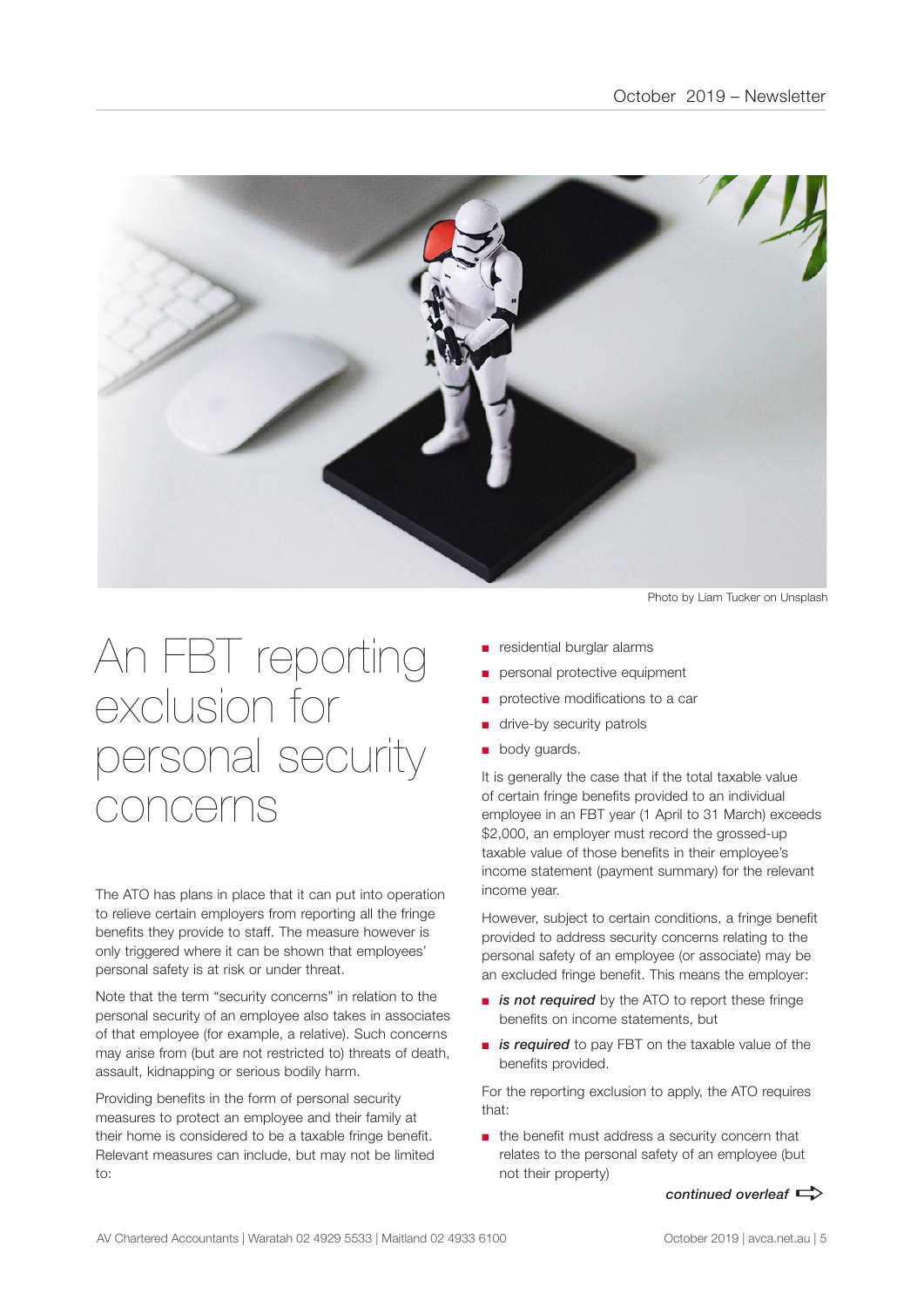### An FBT reporting exclusion for personal security concerns *cont*



- it is in respect of their employment
- the benefit provided is consistent with a threat assessment made by a person recognised as competent to make such assessments (more below).

Security concerns may also arise even though there are no demonstrated threats by identified individuals. The ATO accepts, for example, that concerns may arise due to the nature of an employee's responsibilities and operational duties, or the contacts an employee makes in the course of these duties. Threat assessments must be provided by a person who is recognised as being competent to do so by a relevant accrediting industry group or government body. But note that in the absence of a relevant industry or government body, the Commissioner of Taxation has the discretion to recognise a person as capable of carrying out threat assessments.

Employers seeking to have the ATO exercise this discretion must make the request in writing and should include the full name, qualifications and experience of the person seeking to make the threat assessment.  $\blacksquare$ 

### Fictions (and facts) about work expense deductions *cont*

**The Fiction:** I can claim my gym membership because I need to be fit for work.

**Fact:** While you might like to keep fit, there are<br>
and only a very small number of people who can<br>
claim own memberships such as special operations only a very small number of people who can claim gym memberships, such as special operations personnel in the Australian Defence Force. To be eligible, your job would have to depend on you maintaining a very high level of fitness, for which you are regularly tested.

**Fiction:** I can claim all my travel expenses if I add  $\sqrt{\ }$  a conference or a few days' work to my holiday.

**Fact:** If you decide to add a conference or some<br>  $\bigotimes$  work to your holiday, or a holiday to your work trip<br>
you must apportion the travel expenses between the work to your holiday, or a holiday to your work trip, you must apportion the travel expenses between the private and work-related components, and only claim the work-related component.

Fiction: I can claim my work clothes because my  $\sqrt{\ }$  boss told me to wear a certain colour.

**Fact:** Unless your clothing is a uniform that is<br>
a unique and distinct to your employer, or protection<br>
or occupation-specific clothing you are required to your unique and distinct to your employer, or protective or occupation-specific clothing you are required to wear to earn your income, you won't be able to claim it. Plain clothes, like black pants, are not deductible even if your employer told you to wear them.

**Fiction:** I can claim my pay television subscription because I need to keep up-to-date for work.

**Fact:** A subscription to pay television is not<br> **G** ordinarily deductible. Keeping up-to-date on<br>
news current affairs and other general matters us ordinarily deductible. Keeping up-to-date on news, current affairs and other general matters usually will not have a sufficiently close connection with your employment activities to provide a basis for deducting these subscriptions. They are essentially private expenses.

Fiction: I can claim home to work travel because I  $\sqrt{\ }$  need to get to work to earn my income.

Fact: For most of us, home to work travel is a brivate expense.

**Fiction:** I've got a capped phone and internet plan, so I can claim both business and private phone calls and internet usage.

**Fact:** Unless you only use your phone and internet<br>  $\bigotimes$  for work, you have to apportion the cost between<br>
Work-related and private usage and only claim the workfor work, you have to apportion the cost between work-related and private usage and only claim the workrelated portion of your expenses.  $\blacksquare$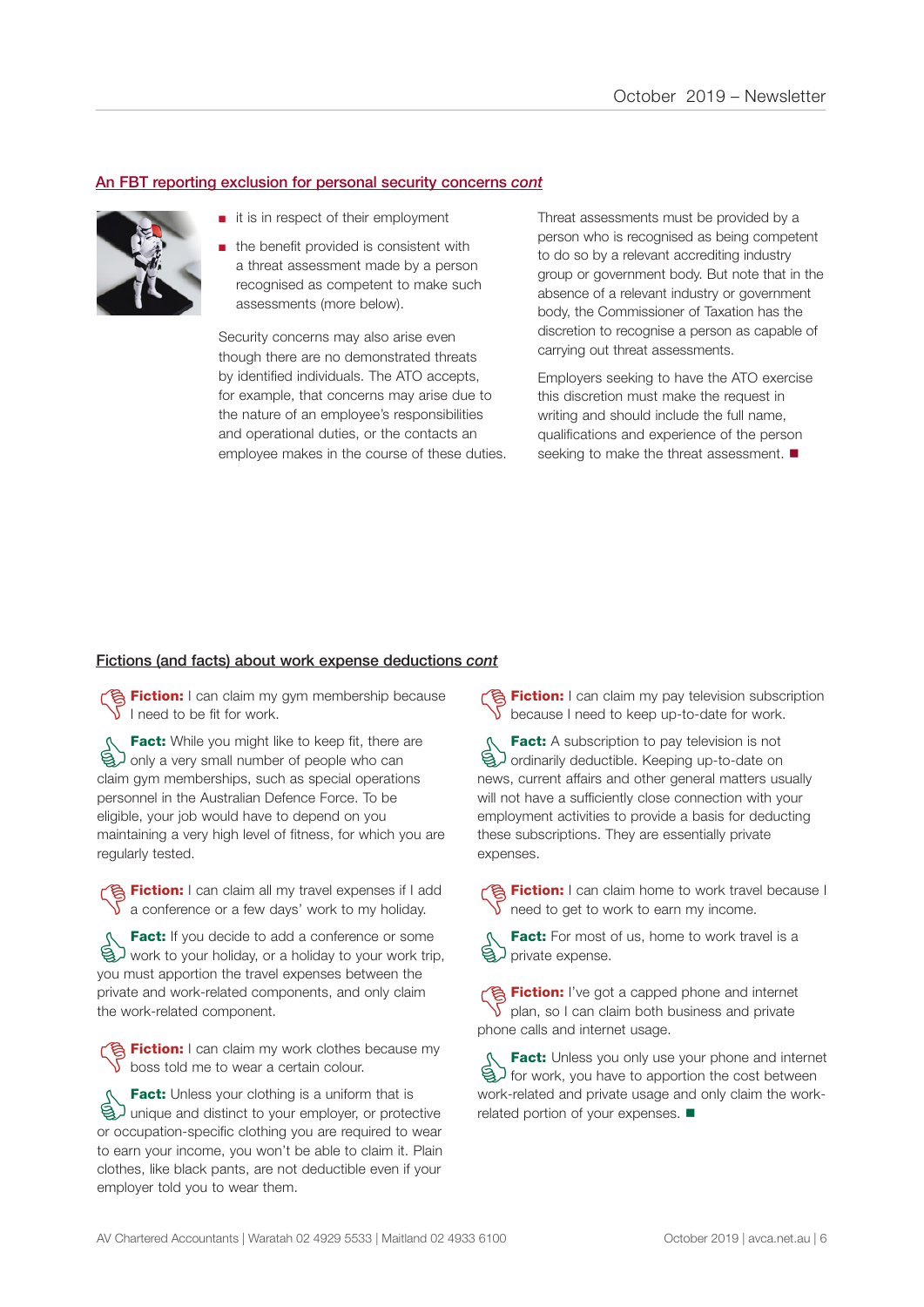

Since event-based reporting started for SMSFs from 1 July 2018, the ATO says that for the larger part, SMSF trustees have mostly adjusted to the new requirements.

Now that an entire income year under the transfer balance account report (TBAR) regime is complete, some teething problems have emerged. A big one for the ATO has been the high number of commutation authorities that have been unnecessarily issued. The ATO says more than 50% of these were revoked due to it consequently receiving amended reporting.

### EVENTS THAT NEED TO BE REPORTED

Every SMSF must now report certain events in the ATO's event-based reporting framework by the due dates (see table on the following page).

An SMSF must report events that affect a member's transfer balance, including:

- details of pre-existing income streams (including value and type) being received on 30 June 2017 that
	- continued to be paid to them on or after 1 July 2017
	- were in retirement phase on or after 1 July 2017
- details of new retirement phase and death benefit income streams including value and type (when a death benefit income stream is reversionary, the start date will be the date on which the member died)
- **•** details of LRBA payments (including the value and date of each relevant payment) if the LRBA was entered into on or after 1 July 2017 (or a pre-existing LRBA was re-financed on or after 1 July 2017) and the payment results in an increase in the value of the member's interest that supports their retirement phase income stream
- compliance with a commutation authority issued by ATO
- details (including value) of personal injury (structured settlement) contributions
- details (including value) of commutations of retirement phase income streams that occur on or after 1 July 2017.

If no event occurs, there is nothing to report.

### SOME EXCLUSIONS FROM REPORTING

Events that an SMSF does not need to report include:

- any pension payments made on or after 1 July 2017
- investment earnings and losses that occurred on or after 1 July 2017
- when an income stream ceases because the interest has been exhausted
- $\blacksquare$  the death of a member

*continued overleaf*  $\Rightarrow$